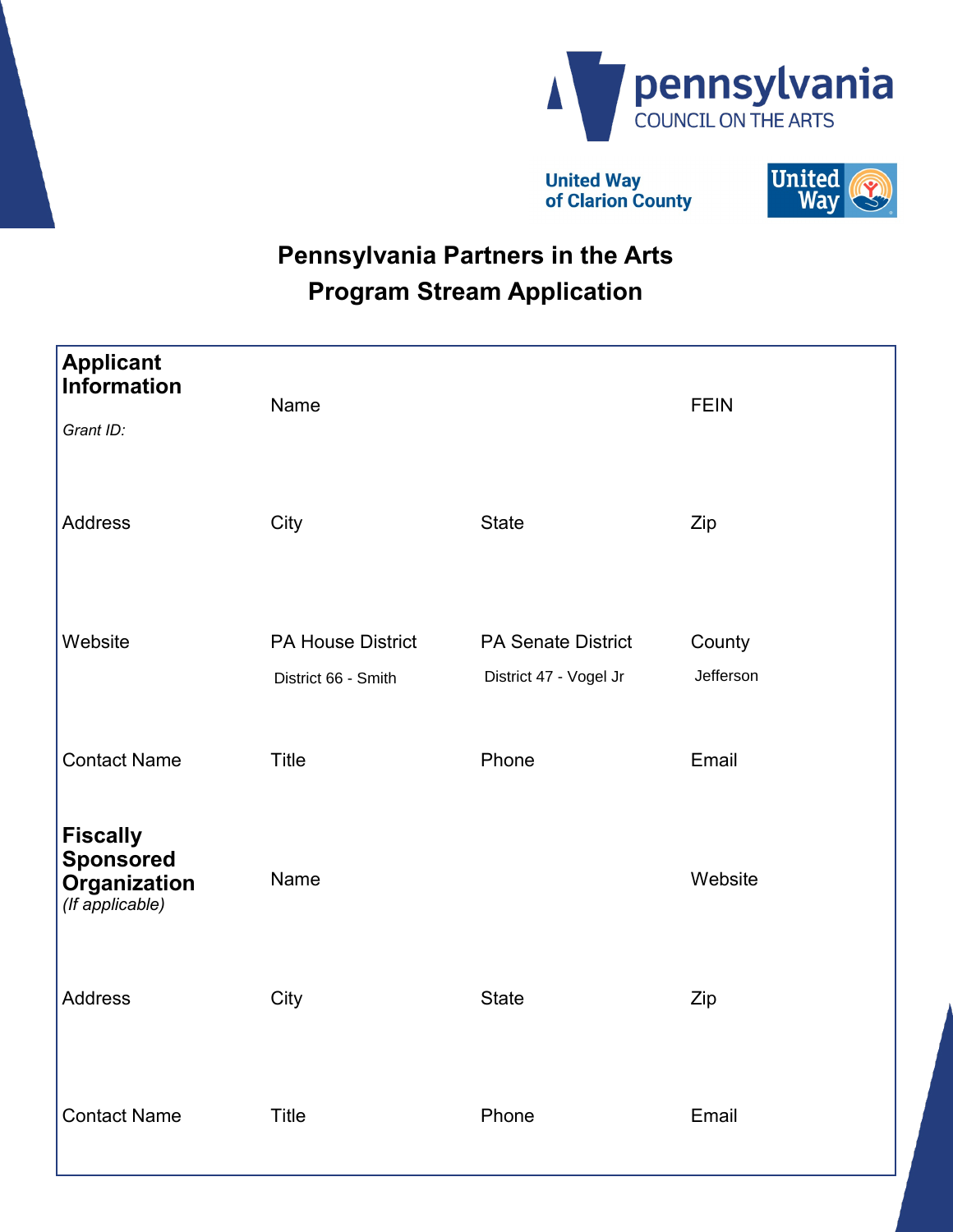#### **Survey**

As part of this application, please use the link below to tell us about your experience

<https://www.research.net/r/ProgramStreamSurvey>

#### **Narrative**

 As applicable, describe any significant change in your programming or services over the past year (e.g., material change in your mission or arts program goals or the elimination of programming or services).

*Max 500 words, if not applicable, respond with "N/A."*

As applicable, describe any significant change in leadership or financial resources over the past year.

*Max 500 words, if not applicable, respond with "N/A."*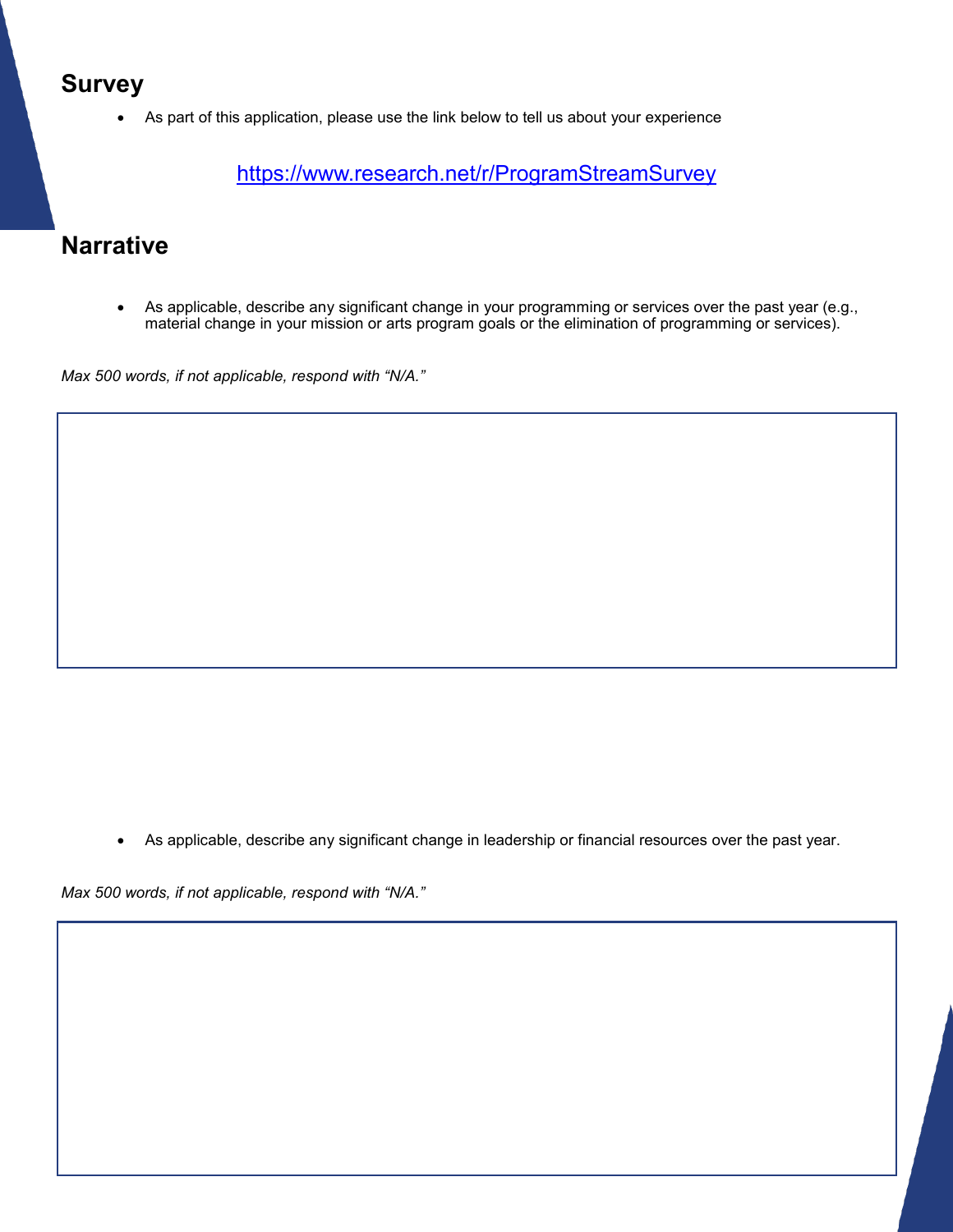#### **Financial Information**

- Total revenue for your most recently completed fiscal year (revenue means all contributed and earned cash income, and realized income from investments, as applicable. Do not include in kind):
	- \$

### **Job Information**

 $\bullet$ 

 $\bullet$ 

- Current Number of Full-Time Equivalent (FTE) jobs, where FTE is calculated as a minimum of 35 hours per week. As applicable, include contractors or leased employees providing consistent services under your organization's direct supervision. For non-arts organizations, provide the number of FTEs working within your arts program.
- To the extent that your FTE count varies during the year due to seasonality of programming or operational needs, provide your anticipated high mark of FTE jobs through the end of the grant period. As applicable, include contractors or leased employees providing consistent services under your organization's direct supervision.

#### **Required Attachments**

- IRS Determination Letter confirming nonprofit 501(c) status
- For arts organizations, attach your most recently submitted form of 990 (or 990-N or 990-EZ) IRS tax filing. For non-arts organizations, attach an arts-specific program financial statement from your most recently completed fiscal year. The program financial statement must include program revenue, including contributed and earned income and income realized from investments, as applicable, and expenses.